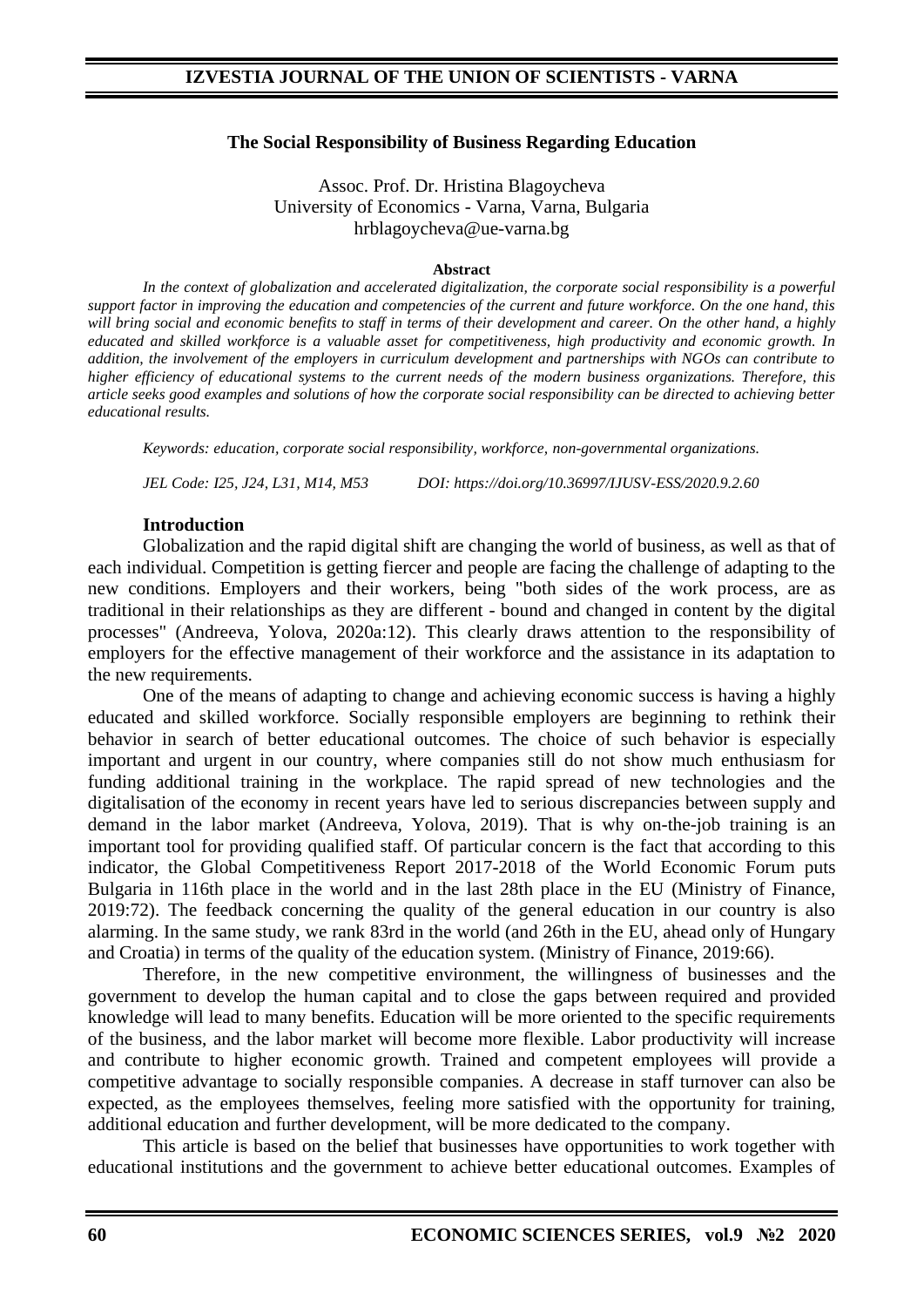## **ИЗВЕСТИЯ НА СЪЮЗА НА УЧЕНИТЕ – ВАРНА**

well-functioning cooperation and support in Bulgaria are provided as evidence. In this regard, the purpose of this article is to seek a solution as to how corporate social responsibility (CSR) can be directed to achieve better educational outcomes.

### **1. Redefining the role of business in education**

There is still no single definition of the term "corporate social responsibility". Various definitions are available in the EU CSR Strategy: of the World Business Council for Sustainable Development, of the Business for Social Responsibility organization, etc. In general, CSR can be defined as a commitment to improving public welfare through voluntary business practices and the use of corporate resources (Kotlеr & Liy, 2011:3). The key points in this definition are the voluntariness of the undertaken activities and the public orientation of the benefits. Thus, in order to be characterized as socially responsible, a company must have directed a certain financial resource or made a business commitment that has an ultimate social effect. An essential feature is the voluntary nature, which means that the implemented measures are aimed at pursuing standards that go beyond regulatory requirements.

Corporate social responsibility should not be equated with charity or sponsorship, as it is much more than donating funds to charitable causes. CSR is part of a comprehensive management approach to creating added value not only for the company but also for all stakeholders (Blagoycheva, 2016:271). Through its implementation, companies usually adopt approaches to provide some form of welfare for their employees or other external related parties. Thus, CSR can be seen as the production of an additional form of welfare by producers other than the state-owned ones (Blagoycheva, 2018). By nurturing human capital, they can create a value even for the society. There is even an opinion that the most successful CSR strategy for the company is to achieve synergy between its social and environmental activities and its business goals and values. (Porter и Kramer, 2011) in a way that meets the ethical norms and values of society (Serafimova, Todorov, 2011: 20). The focus of some of the socially responsible programs on the competencies of employees also leads to the building of a richer internal capacity of labor resources. The companies themselves realize that through corporate social responsibility they can win in the competition for talented employees (Bhattacharya, Sen и Korschun, 2008) and provide for the latter potential motivation for development (Branco and Rodrigues, 2006).

Many companies identify themselves as socially responsible, as they organize initiatives aimed at improving the well-being of their human capital (Porter and Kramer, 2006). Some of these initiatives are focused on improving staff competencies, organizing courses and on-the-job training. This means a serious financial investment by businesses, but the end result is beneficial for both parties. Such professional development, in addition to improving the situation of workers, also leads to higher efficiency of the organization of the production process and the bottom line.

The mission of education is to acquire a certain set of knowledge and skills that will lay the foundation for further career development of each person. The responsibility for the organization and quality of education is primarily with the respective national government. But the ever-faster development of the economy, globalization and digitalisation lead to the need for staff specialized in certain fields. Technology is evolving and changing rapidly. Its implementation and use requires workers with special skills to be able to manage these processes. The need for a specific qualification comes to the fore. The development of educational programs is sometimes more inert and may lag behind in the race. At the same time, it is still a rare practice for businesses to offer specific education to complement basic education (McKenzie and Woodruff, 2013). There are criticisms in the public space that educational institutions have produced workers whose skills and competencies are not suitable for a desirable career. And in some industries and regions, this can lead to stagnation in the development of companies for which skilled workers are badly needed.

A paradoxical example is the situation of unemployment in the United States in 2018. According to official statistics 6.3 million people were unemployed in the United States in April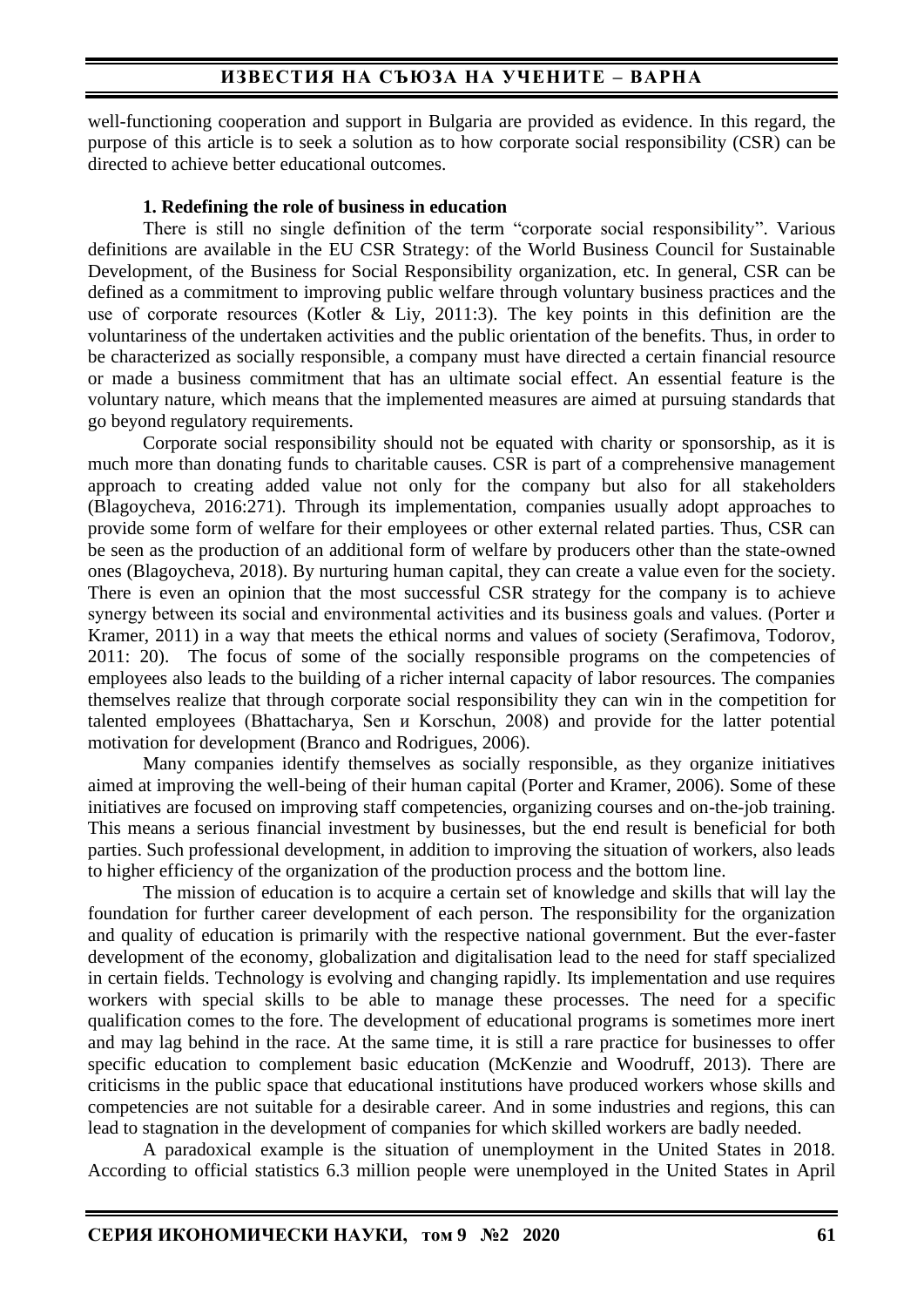2018 (U.S. Bureau of Labor Statistics, 2018a). At the same time, 6.6 million jobs remained vacant due to a lack of skilled workers (U.S. Bureau of Labor Statistics, 2018b). According to surveys of employers, 39% say that skills shortages are the leading cause of vacancies. (CISCO, 2015, p. 2). Obviously, a large proportion of people are unable to participate in the digital economy due to lack of access to relevant training programs.

The existing deficit in education cannot be covered if the large business is not included in the scheme. Moreover, the business can be a key player in dealing with the unmet needs of narrow specialists (Camilleri, 2016). Large companies have the necessary economic power and connections with the government sector to take joint action to improve educational outcomes and expand the resources of future competent employees. Big business is gradually turning to CSR programs aimed at actively supporting various areas of education.

Such CSR programs can also be challenged in response to the preferences of current and future employees, who are already more knowledgeable, informed and aware of their power. The commitment of the workforce to employers no longer depends only on expected wages and financial benefits (Wan Yusoff, Kian & Idris, 2014). Employees look for opportunities for progress (Kehoe and Wright, 2013), self-confidence stemming from the position held, job satisfaction and work-life balance.

The established reputation of a socially responsible company and the mentioned events are reasonable preconditions for a company to be sought as an employer by better and more responsible employees. As early as the 1960s, a study concluded that the amount of salary was only one of the motivating factors for a job. The rest are achievement, recognition, responsibility, progress, personal growth and the work itself (Herzberg, Mausner & Snyderman, 1959). In 2008, a survey of about 180,000 students in 28 countries found that for 22% of respondents in the United States and 20% of European respondents, one of the most important factors determining the choice of an ideal employer was whether he applied the principles of CSR. (Brekke & Nyborg, 2008).

A more recent survey among millennials in the United States shows what their preferences are for choosing an employer (Cognizant, 2015). Among the main factors are: ability to influence the business (23%), a clear path to progress (20%) and personal development (16%). The choice of a company to apply for depends on: buy-in to the mission / vision of the organization (38%) and, again, a clear path for advancement (28%). It is obvious that the respondents, in addition to the expected salaries, bonuses and benefits, also assess the opportunities for growth and development.

These factors redefine the role of business in education as a driver for increasing human capital. Corporate social responsibility can be seen as an opportunity to link a company's economic success with progress for society as a whole. For example, the Association of Industrial Capital in Bulgaria warns that in some of the sectors that currently have the largest contribution to the country's GDP there is a shortage of qualified personnel (AICB, 2019) and that the only solution to the problem is to increase business's involvement in education. This activity can manifest itself in several ways.

First of all, companies can build partnerships with universities or other local educational institutions to conduct on-site specialized training, courses or other events to improve the skills of employees and workers.

Secondly, in order to secure the necessary labor force, businesses can turn to free labor resources. It is not uncommon for the labor market to lack sufficiently trained staff. Most job seekers have no qualifications or have one for which there is no demand. In order to attract such people to work, it is necessary to provide them with opportunities to train for the necessary profession and achieve the corresponding realization. The Employment Agency in Bulgaria annually signs contracts with its social partners for the implementation of projects under the National Employment Action Plan. In 2020, these projects will provide an opportunity for 6,857 unemployed people to participate in training for the acquisition of professional qualifications and key competencies, and at least 42% of them or 2,910 people will be included in internships and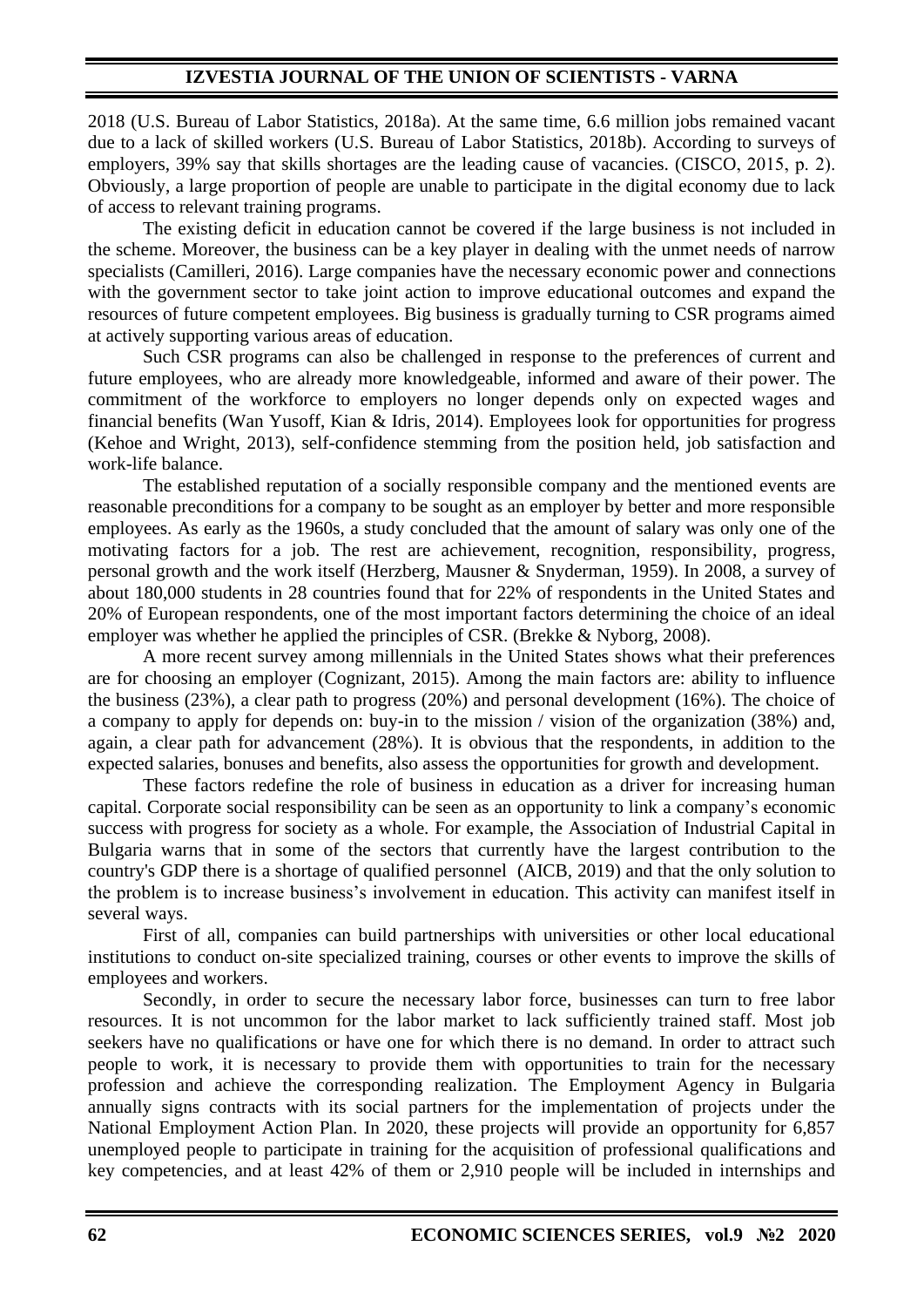employment thereafter. (MLSP, 2020). Among the social partners of the Agency are the Association of Industrial Capital in Bulgaria, the Bulgarian Chamber of Commerce, the Bulgarian Chamber of Commerce and Industry, the Union for Economic Initiative, the Confederation of Employers and Industrialists in Bulgaria and others.

Thirdly, employers can help improve the efficiency of education systems by intervening in several ways in training future staff in secondary and higher education. Linking education to employment requires standards and curricula that go beyond general education and meet the needs of the industry. For the development and provision of such curricula it is necessary to build significant relationships with teachers in various fields. Moreover, businesses can provide qualified professionals to train teachers to work with new technologies (especially in the IT sector), which will bring the educational process to a higher level.

And fourthly, companies can target outstanding students, providing them with financial support to complete their education. In some cases, this is accompanied by the conclusion of a postgraduation employment contract, but may also be gratuitous. A good example in this direction is the scholarship program of the Actavis plant in Dupnitsa. The company provides scholarships for students in the last year of full-time bachelor's or master's degree programs in subjects applicable in the field of pharmaceutical production. (ACTAVIS BULGARIA, 2020). The company provides a one-year tuition fee and a monthly scholarship for students in the amount of BGN 200 to 300. In addition, students are given the opportunity to study and acquire practical skills in an international company. An obligatory condition under the program is the conclusion of an employment contract after successful graduation.

In 2019, KCM Group (a company for the production of non-ferrous metals) invested over BGN 25,000 in seven talented students from various engineering specialties: metallurgy, mechanical engineering, electrical equipment, electronics, automation, chemistry and physics. The company granted them monthly scholarships of BGN 400 for one year. The scholarship is not tied to an employment contract, but is a form of support for education in engineering and technology, chemistry, physics and biology. (KCM Group, 2020).

Many other forms of cooperation and support can be found - work on joint projects, experts taking the role of lecturers, funding of training equipment, inspirational seminars, practical trainings, organization of international internships, etc. But in any case, in order to cover the discrepancy in the sought-after and proposed competencies of the workforce, businesses must take the position of an initiator in education, partnering with teachers, politicians and various civil society institutions.

### **2. Socially responsible cooperation between the different stakeholders**

Adopting a corporate social responsibility policy is a means of sharing values. If the business combines efforts with the government, educational institutions and non-governmental organizations, the positive effect can be multiplied. Each of these institutions has advantages and opportunities in certain areas, so the cooperation between them will provide an opportunity to complement each other's activities and overcome some shortcomings in the independent action. Creating a common framework requires a change in the way of thinking and behaving for each of the participants in the partnership.

National governments remain responsible for providing basic education (Andreeva, Yolova, 2020b). In their portfolio is the development of curricula and control (Dimitrova, 2020) over the results achieved in the education process. But the business's engagement in educational programs gets its economic return through skilled workers. Moreover, the goals of education are based on certain socio-economic, cultural and ideological factors, which means that they will vary depending on the leading powers. In any case, trainees must acquire the knowledge, skills and competences necessary for their future individual development, civic position and professional career.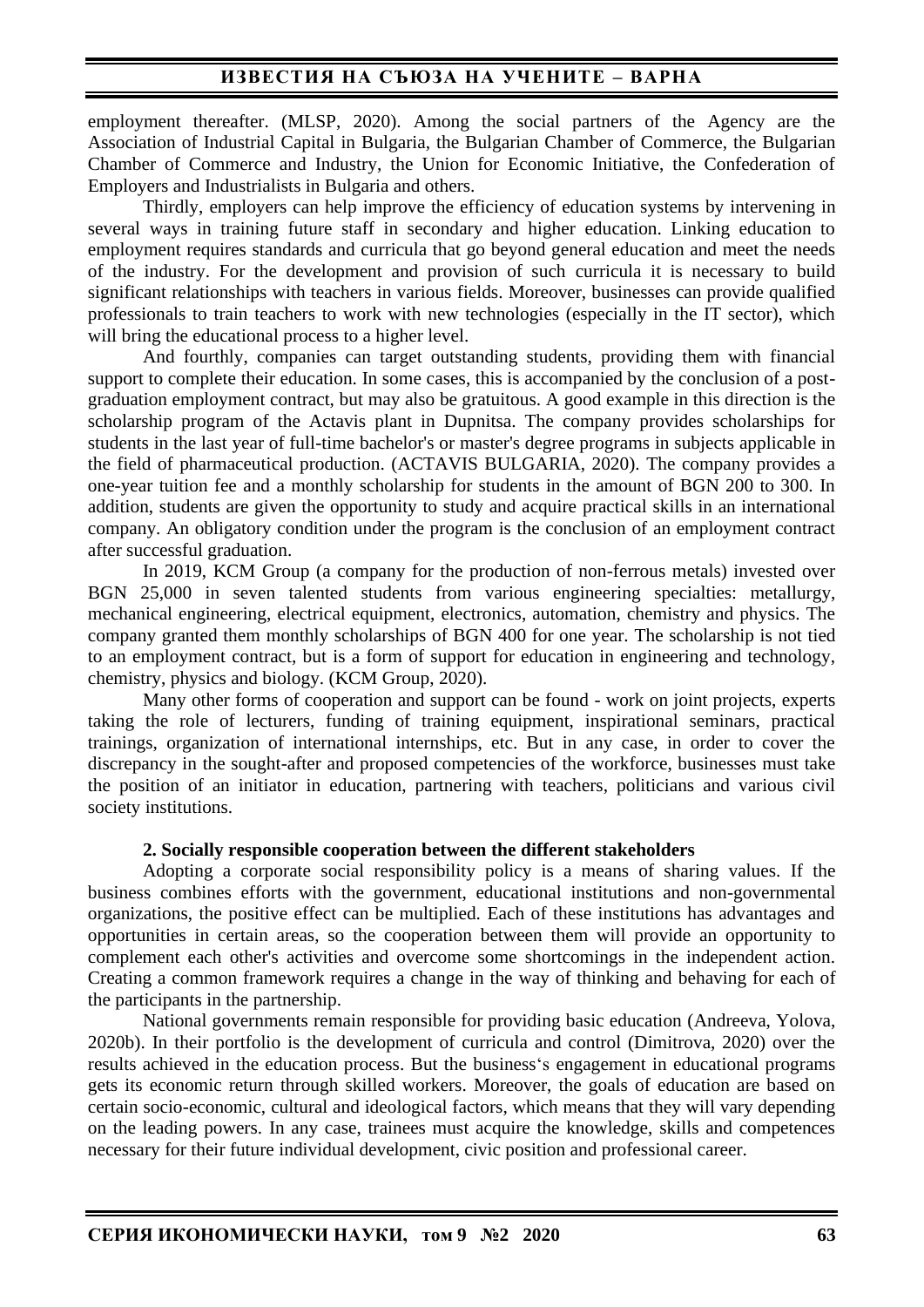## **IZVESTIA JOURNAL OF THE UNION OF SCIENTISTS - VARNA**

Businesses can build fruitful regional cooperation with educational institutions, governments and non-governmental organizations in creating quality educational products. The reasons for such cooperation are that the education system cannot respond quickly enough to innovations in the development of technology and the changing demands on the workforce. Better suitability for employment and personal development of individuals in the new dynamic conditions require the development of key competencies in them from early childhood and then throughout their working lives. Successful personal development of the workforce is already associated with language and social skills, learning skills, entrepreneurial vision and creativity. And globalization and digitalization require solid knowledge in technology, math, artificial intelligence, climate change, etc. In order to meet this whole range of requirements for future personalities, actions of cooperation between institutions from different sectors are needed: public, private, civic and scientific. In this regard, the said sectors face the challenge of highlighting common interests and allocating roles for action. Within the skills to be cultivated, education must also be accompanied by such priorities as opportunities for learning and job mobility, rapid adaptation to employment conditions and, where necessary, flexibility and adaptation to job change.

To meet all these complex requirements it takes a constant exchange of information between the three parties and the establishment of coordinated working mechanisms. There are several problems in this regard:

- the necessary legal regulation of this type of activities is currently non existent, which complicates the process. Clearly, government intervention is needed to create incentives to support mutually beneficial cooperation;

- the business is not yet keen on serious participation in the educational process. Corporate social responsibility is applied mainly by large companies that are affiliates of foreign institutions;

- employers in Bulgaria are known to complain that the resource of graduates that applies for work with them does not meet the criteria they set. At the same time, contracts to support students against commitments for work later are rare, ie the business itself in most cases is not willing to invest, at the same time requiring a quality product;

- the educational system itself, due to its inertia and insufficient financial security, cannot cope independently with the increased requirements to it. Education left to itself does not have the necessary capacity to produce a quality that meets all the requirements of business.

Due to the extremely wide field of implementation, educational institutions can offer a broader educational base that young people can step on and subsequently upgrade their skills. And in order to meet the business needs of quality education for young people, it is crucial to build specific skills and knowledge. Therefore, the only logical step is to work together, and for education to be able to rely on the voluntary mechanisms of corporate social responsibility of businesses and the enthusiasm of NGOs. In this regard, NGOs can act as a mediator to create better links between education and the labor market. Businesses can offer ideas and funding, and NGOs can catalyze them at the level of education, offering innovative elements. It can be said that non-governmental organizations are the driving force in this regard. They are the ones who can identify a specific problem, carry out the necessary research, formulate the needs of other stakeholders and propose innovative solutions.

In Bulgaria there are already successful cooperation agreements, involving corporations, educational institutions and non-governmental organizations. In 2014, Samsung Bulgaria and Junior Achievement realized the first smart classroom in Bulgaria (Computer World). In 2020, nearly 1,000 schools in the country will be using the free online learning platform Smart Classroom. Smart Classroom is a learning process conducted in a fully digital environment. The jointly implemented idea is based on the programs Training Company and Skills for Success of Junior Achievement Bulgaria and aims to develop teamwork and various entrepreneurial skills in young people in a rapidly evolving IT environment.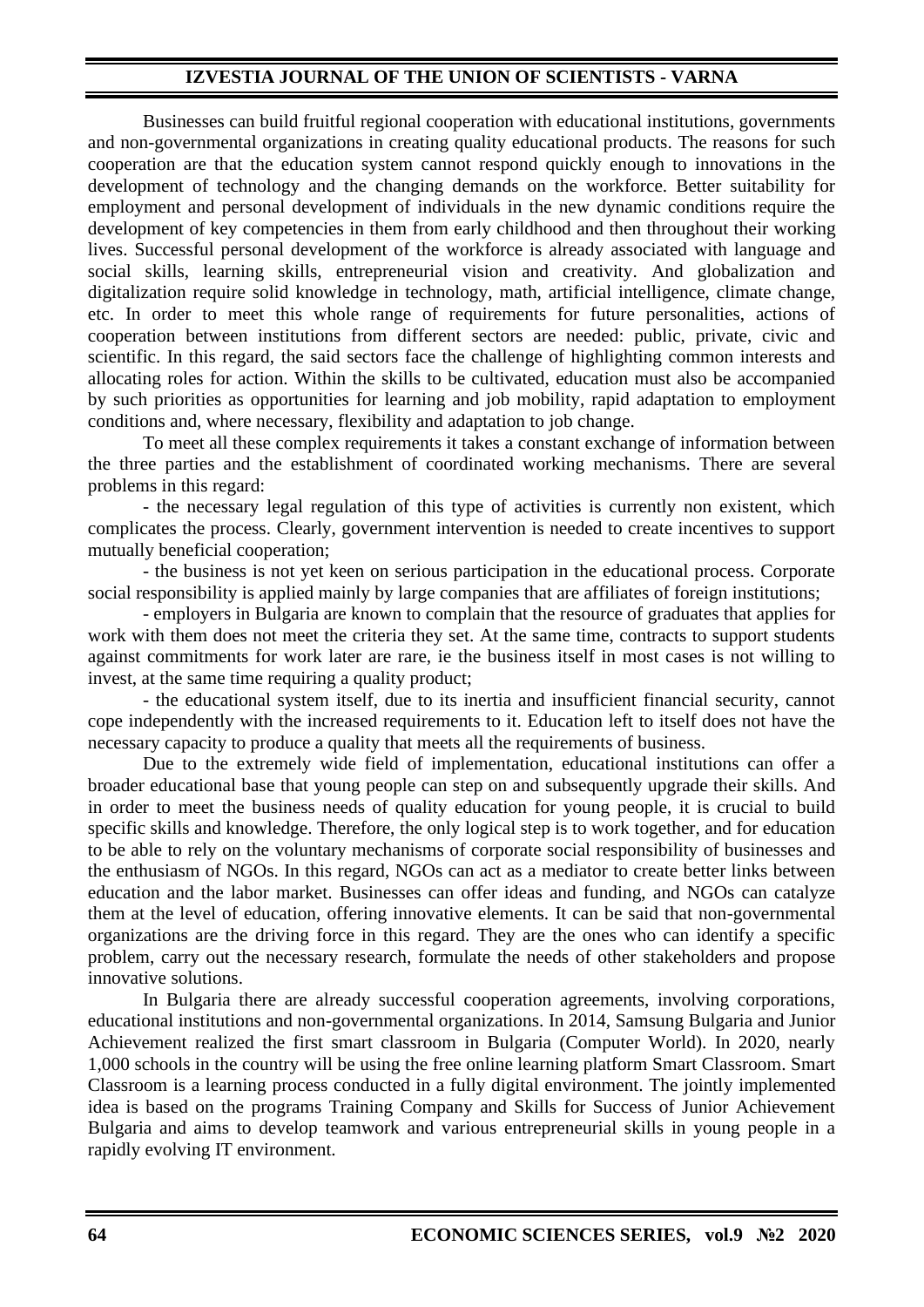## **ИЗВЕСТИЯ НА СЪЮЗА НА УЧЕНИТЕ – ВАРНА**

Siemens Bulgaria organizes professional training for its employees in such areas as management, leadership skills, finance, etc., as well as specialized technical and product training. In 2018, about 280 million euros were invested in such trainings. At the same time, within the Siemens Automation Cooperates with Education program of the operational direction Digital Industry, Siemens Bulgaria has established a partnership with the technical universities in the country and with some secondary vocational schools with a technical profile. Each year, internship is provided for about 30 promising pupils or students in Germany for dual vocational training (technicians in electrical engineering / electronics or mechatronics). After successfully completing the internship, students return and start their career in a local Siemens office (Siemens Bulgaria, 2020).

These examples prove that the partnership between the institutions is a successful opportunity to improve education in Bulgaria. NGOs can provide significant support to socially responsible companies to take and implement educational initiatives that share value and meet local needs in the region or throughout the country. And corporate social responsibility programs can link the economic success of the business to the country's social progress.

In order to realize these good intentions in Bulgaria, however, it is necessary to expand the circle of companies that want to engage in this area in the long run. Perhaps the government itself should commit itself to more seriously engaging in educationally responsible corporate behavior. This can be done by using various incentives (tax relief or subsidies for certain activities related to the educational process) or by introducing regulations on specific activities that require socially responsible behavior. A very important factor is the correct communication and two-way information between the government and the parties that have engaged in educational activities. Only thus can adequate training be achieved, providing the future workforce with the knowledge and skills required by the business.

### **Conclusion**

The search for solutions for good CSR practices in the field of education can increase the attractiveness of a company in any industry and will ensure the provision of qualified staff. Observing the trends on a European scale and the available practices, it can be assumed that in Bulgaria the application of good CSR practices will be expanding with each passing year. This, of course, does not mean that businesses, in need of skilled labor, must take over some of the main functions of the state related to vocational education, neither is this to say that the inclusion of the business will release the state from its commitments in education. Providing a skilled workforce to meet the needs of the national economy and maintaining the balance of the labor market remain priorities of the state. The commitments of the socially responsible business are of a complementary rather than a substitute nature. In this case, employers appear as social partners and as stakeholders in the production of qualified personnel. The business itself can become a key player in the development of curricula in schools or universities, as well as in providing resources (financial, material or technological) to promote more vocational training. The active participation of the business in the development of education is beneficial not only for the economic advancement of the country, but also for the public welfare in general. But it is also in the interest of the private sector, as more skilled human capital creates profitable opportunities: operational efficiency, cost savings and retention of talented employees.

The approach of corporate social responsibility, in combination with the innovative activities of non-governmental organizations can lead to the construction of new business models and intersectoral cooperation. The created shared value will result in benefits not only for business institutions and staff, but also for the greater efficiency of educational institutions. And the partnership between business and education largely ensures the good realization of the workforce and the creation of an environment for the development of innovative ideas. In times of rapidly changing economic, political and technological environment, joint action is even more needed to meet the challenges of the future.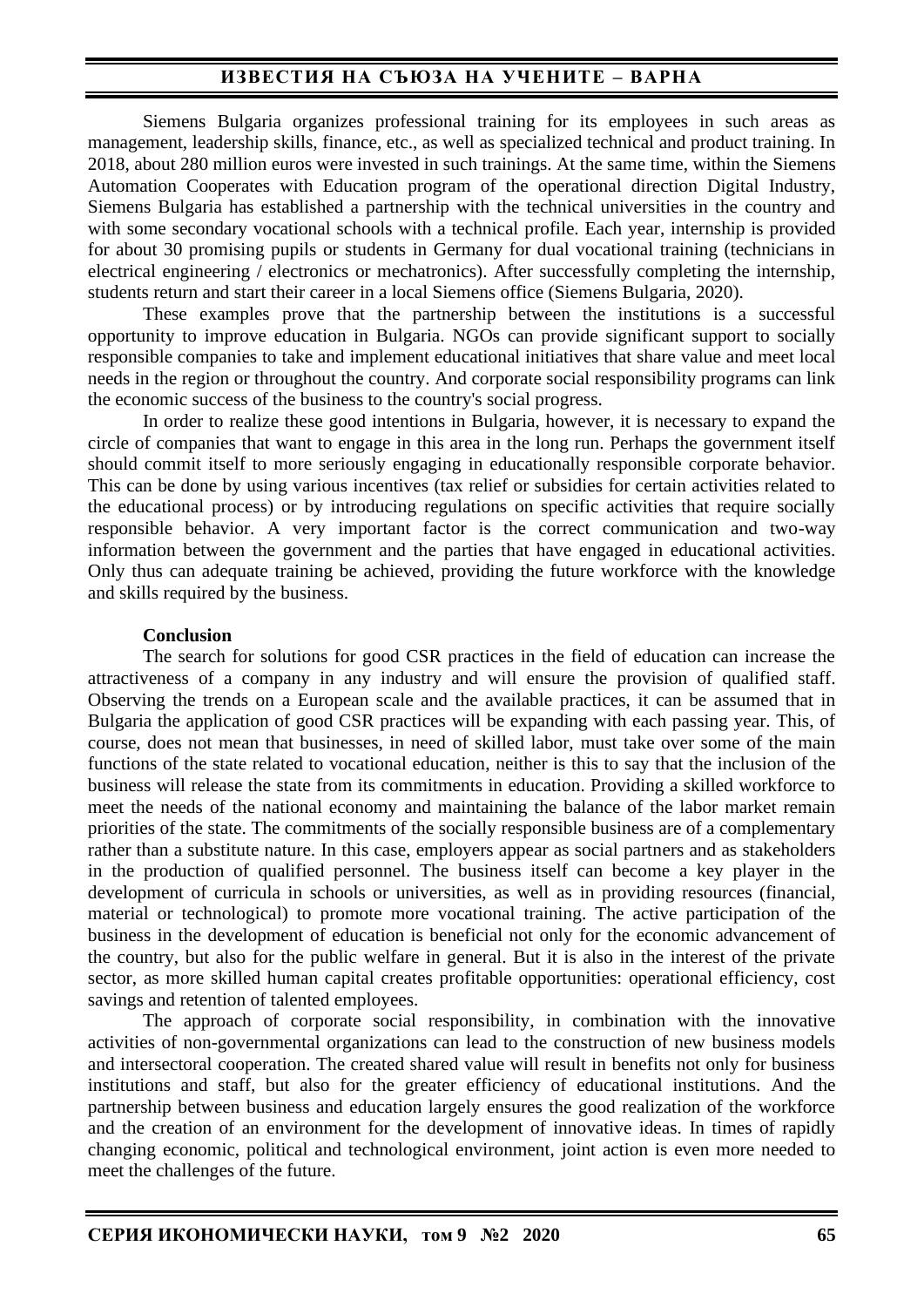# **IZVESTIA JOURNAL OF THE UNION OF SCIENTISTS - VARNA**

## **References**

- 1. ACTAVIS BULGARIA. (2020) Stipendiantska programa na Aktavis. [Online] Available from: http://www.sites.actavis.com/bg/bg/karieri/da-rabotish-v-actavis/stipendii/. [Accessed 19/09/2020]
- 2. AICB. (2019) AICB nastoyava Byudzhet 2020 da osiguri instrumenti i stimuli za uskoryavane na reformite v pazara na truda, obrazovanieto, naukata i kulturata, zdraveopazvaneto, pensionnoto osiguryavane, energetikata i elektronnoto upravlenie. [Online] Available from: http://bica-

bg.org/?s=%D0%BE%D0%B1%D1%80%D0%B0%D0%B7%D0%BE%D0%B2%D0%B0%D 0%BD%D0%B8%D0%B5&lang=bg. [Accessed 14/09/2020]

- 3. Andreeva, A., Yolova, G. (2019) The Right to Work in a Digital Society: Evolution and Trends. Mezhdunarodni klasterni politiki : Balgaro-kitayski forum : Sbornik s dokladi ot mezhdunarodna konferentsiya, Varna : Nauka i ikonomika, pp. 123 - 134.
- 4. Andreeva, A. and Yolova, G. (2020а) Transformatsiya na pravnata vrazka rabotodatel rabotnik v rezultat na vliyanieto na digitalizatsiyata, De Jure, V. Tarnovo : VTU Sv. Sv. Kiril i Metodiy,  $1(20)$ , pp.  $11 - 18$ .
- 5. Andreeva, A., Yolova, G. (2020b) Trudovopravna ramka na obrazovatelnite politiki za konkurentnost na pazara na truda. Profesionalno obrazovanie, Sofiya: Az-buki, 22 (4), pp. 408 - 420.
- 6. Bhattacharya, C., Sen, S. and Korschun, D. (2008) Using corporate social responsibility to win the war for talent. MIT Sloan management review, 49(2), pp. 37-44. [Online] Available from: https://www.researchgate.net/publication/279905171 Using Corporate Social Responsibility t o\_Win\_the\_War\_for\_Talent. [Online] [Accessed 17/10/2020]
- 7. Blagoycheva, H. (2016) Corporate Social Responsibility Between the Profit and Social Welfare. Economics, management, law: realities and perspectives: Collection of scientific articles, International scientific and practical conference, April 29, Paris, France, pp. 270-273.
- 8. Blagoycheva, H. (2018) The Involvement of the Public Sector in Corporate Social Responsibility – the Changing Reality. International Journal of Economic Research, 15 (1), pp. 119-131.
- 9. Branco, M. and Rodrigues, L. (2006) Corporate social responsibility and resource-based perspectives. Journal of Business Ethics, 69(2), pp. 111-132.
- 10. Brekke, K. and Nyborg, K. (2008) Attracting responsible employees: Green production as labor market screening. Resource and Energy Economics 30 (4), pp. 509–526.
- 11. Camilleri, M. А. (2016) Corporate sustainability and responsibility toward education. Journal of Global Responsibility, 7 (1). DOI: 10.1108/JGR-08-2015-0015.
- 12. Cognizant. (2015) Elevating the Digital Employee Experience. [Online] Available from: https://www.cognizant.com/whitepapers/Elevating-the-Digital-Employee-Experience.pdf. [Accessed 07/09/2020]
- 13. Computer World. Samsung i Dzhuniar Achiyvmant realiziraha parvata smart klasna staya u nas. [Online] Available from: https://computerworld.bg/career/2013/09/20/3472100\_samsung\_i\_ djuniur\_achiivmunt\_realiziraha\_purvata\_smart/. [Accessed 21/09/2020]
- 14. Dimitrova, D. (2020) Novi momenti v administrativniya kontrol varhu deynostta na visshite uchilishta. Obshtestvo i pravo, Sofiya : Sayuz na yuristite v Balgariya, 4, pp. 73 - 84.
- 15. Herzberg, F., Mausner, B. and Snyderman, B. (1959) The Motivation to Work (2nd ed.) John Wiley and Sons.
- 16. KTSM 2000 Grup. (2020) https://www.kcm2000.bg/2020 https://www.kcm2000.bg/
- 17. Kehoe, R. and Wright, P. (2013) The impact of high-performance human resource practices on employees' attitudes and behaviors. Journal of Management, 39(2), pp. 366-391.
- 18. Kotlеr, F., Liy, N. (2011) Korporativna sotsialna otgovornost: Nay-dobroto za vashata kompaniya i vashata kauza. Sofiya: Roy Komyunikeyshan, 2011.